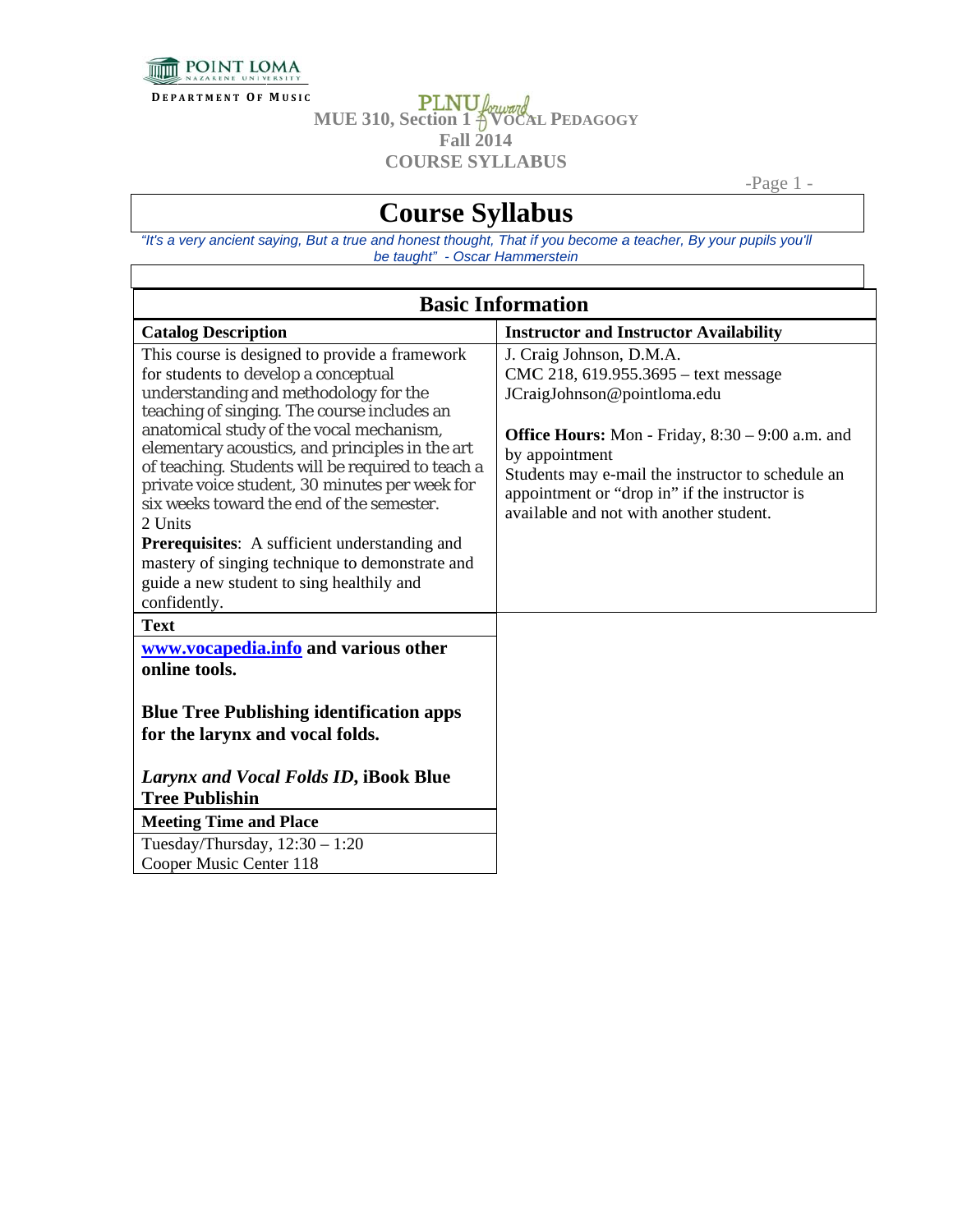

**<sup>D</sup> <sup>E</sup> <sup>P</sup> <sup>A</sup> <sup>R</sup> <sup>T</sup> <sup>M</sup> <sup>E</sup> <sup>N</sup> <sup>T</sup> <sup>O</sup> <sup>F</sup> M U S I C**

**MUE E 310, Sectio F COURSE SYLLABUS on 1 – VOCA Fall 2014 AL PEDAGOG GY**

-Page 2 2 -

|                                                                                                                                                                                                                                                                                                                                                                                                                                                                                                                                                                                                                                                                                                                                                                                                                                                                                | <b>Student Learning Outcomes and Methods for Reaching Objectives</b>                                                                                                                                                                                                                                                                                                                                                                        |
|--------------------------------------------------------------------------------------------------------------------------------------------------------------------------------------------------------------------------------------------------------------------------------------------------------------------------------------------------------------------------------------------------------------------------------------------------------------------------------------------------------------------------------------------------------------------------------------------------------------------------------------------------------------------------------------------------------------------------------------------------------------------------------------------------------------------------------------------------------------------------------|---------------------------------------------------------------------------------------------------------------------------------------------------------------------------------------------------------------------------------------------------------------------------------------------------------------------------------------------------------------------------------------------------------------------------------------------|
| <b>Learning Outcomes</b>                                                                                                                                                                                                                                                                                                                                                                                                                                                                                                                                                                                                                                                                                                                                                                                                                                                       | <b>Methods</b>                                                                                                                                                                                                                                                                                                                                                                                                                              |
| The student will investigate the<br>$\bullet$<br>anatomy and physiology of the vocal<br>mechanism and develop an ear for<br>diagnosing vocal strengths and<br>weaknesses as witnessed by their<br>writing assessment on journals,<br>quizzes, and exams and ultimately by<br>their teaching practicum.<br>The student will demonstrate<br>confidence as a studio teacher as<br>demonstrated by their teaching<br>practicum.<br>The student will develop and compose<br>٠<br>a written philosophy of studio teaching<br>based upon their observations of class<br>readings, activities, and their own<br>teaching.<br>The student will study, assess, and<br>create a working list of appropriate<br>vocal repertoire for studio teaching.<br>The student will study, assess, and<br>create appropriate vocal exercises to<br>strengthen the voice.<br><b>Course Procedures</b> | Lecture, discussion, videos, diagrams,<br>$\bullet$<br>reading, assignments, quizzes/exams,<br>journal, teaching a private student.<br>Practicum experience with a student<br>$\bullet$<br>evidenced by weekly journal entries<br>and a final presentation of the final<br>lesson and performance uploaded<br>online.<br>Reading, discussion and hands-on<br>٠<br>studio experience.<br>Lecture, readings, assignments, studio<br>teaching. |
| Be on time and attend all classes.<br>Complete assignments as given and submit<br>on time.                                                                                                                                                                                                                                                                                                                                                                                                                                                                                                                                                                                                                                                                                                                                                                                     |                                                                                                                                                                                                                                                                                                                                                                                                                                             |
| Class sessions will involve lecture,<br>discussion, video presentations, student<br>presentations. Please plan to always come<br>prepared to be an active participant in<br>every class session.                                                                                                                                                                                                                                                                                                                                                                                                                                                                                                                                                                                                                                                                               |                                                                                                                                                                                                                                                                                                                                                                                                                                             |
| Quizzes covering material discussed in<br>class and in readings/handouts will be<br>given regularly.                                                                                                                                                                                                                                                                                                                                                                                                                                                                                                                                                                                                                                                                                                                                                                           |                                                                                                                                                                                                                                                                                                                                                                                                                                             |
| There will be two exams in this course: a                                                                                                                                                                                                                                                                                                                                                                                                                                                                                                                                                                                                                                                                                                                                                                                                                                      |                                                                                                                                                                                                                                                                                                                                                                                                                                             |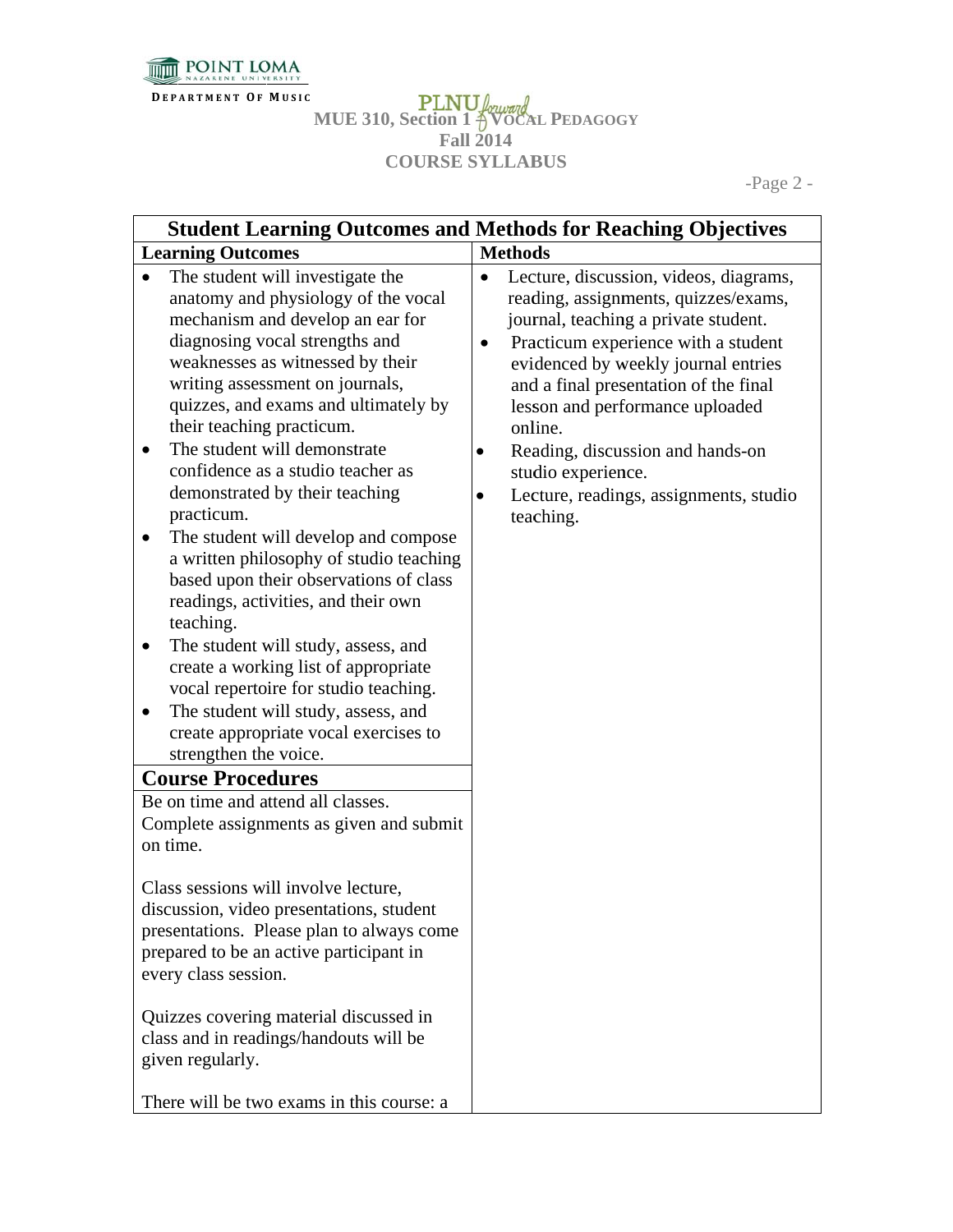

**DEPARTMENT OF MUSIC** 

## **PLNU** forward<br>MUE 310, Section 1 <sup>2</sup> VOCAL PEDAGOGY **Fall 2014 COURSE SYLLABUS**

-Page  $3 -$ 

| midterm exam and a final exam covering       |  |
|----------------------------------------------|--|
| material discussed in class and in the       |  |
| readings and video presentations.            |  |
|                                              |  |
| During the second half of the course,        |  |
| students will be actively teaching a private |  |
| voice student. Each class member is          |  |
| responsible for recruiting a student whom    |  |
| they do not know on a first name basis,      |  |
| scheduling lesson times, selecting           |  |
| repertoire and providing a recording of the  |  |
| first lesson, the last lesson, and the final |  |
| performance.                                 |  |

| <b>General Evaluation, Testing and Grading System</b>                                                                                                                         |                                                                                                                                                                                                                                                                                                                                                                                                                   |  |
|-------------------------------------------------------------------------------------------------------------------------------------------------------------------------------|-------------------------------------------------------------------------------------------------------------------------------------------------------------------------------------------------------------------------------------------------------------------------------------------------------------------------------------------------------------------------------------------------------------------|--|
|                                                                                                                                                                               | <b>Grading Scale</b>                                                                                                                                                                                                                                                                                                                                                                                              |  |
| Attendance 3%<br>Reading/viewing/activity response journals 7%<br>Studio Teaching Philosophy 5%<br>Quizzes 10%<br>Mid-term Exam 15%<br>Final Exam 20%<br>Teaching Project 40% | The grading scale will be as listed below.<br>Final course averages are calculated to the<br>nearest $1/100$ of a point.<br>$A = 93.00 - 100$<br>$A = 90.00 - 92.99$<br>$B_+ = 88.00 - 89.99$<br>$B = 82.00 - 87.99$<br>$B = 80.00 - 81.99$<br>$C_{\pm} = 78.00 - 79.99$<br>$C = 72.00 - 77.99$<br>$C = 70.00 - 71.99$<br>$D_{+} = 68.00 - 69.99$<br>$D = 62.00 - 67.99$<br>$D = 60.00 - 61.99$<br>$F = 00-59.99$ |  |
|                                                                                                                                                                               |                                                                                                                                                                                                                                                                                                                                                                                                                   |  |

## **Policies and Procedures**

**Academic Integrity** 

All graded work, i.e., tests and quizzes, must be the student's work alone. Collaboration with anyone on tests or quizzes is not allowed. Tests must be taken without class notes, or other aids of any kind. Violators will be referred to the appropriate authorities.

**Academic Accommodations and Support**